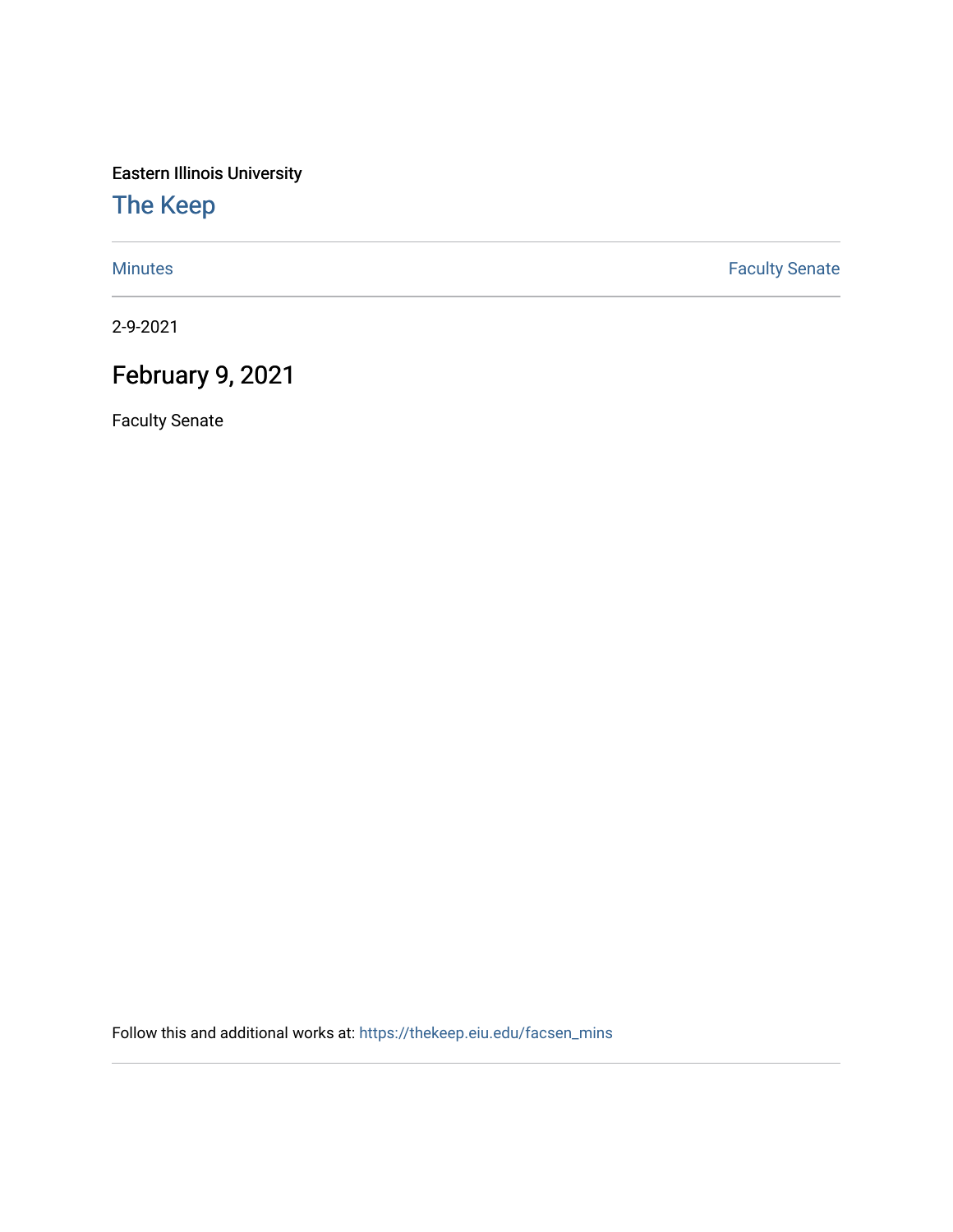

*the minutes summarize the proceeding, and do not constitute a verbatim transcript*

I. Call to Order

- Chair of Faculty Senate, Don Holly, called the meeting to order at 2:00 pm
- Senators in attendance: Abebe, Bruns, Chahyadi, Davis, Holly, Hugo, Kozlowski, Mulvey, Porter, Richards (Student Senator), Scher, Shaw, Stowell, White, and Will.
- Guests: J. Gatrell (Provost) & Sean Reeder (VPBA)

II. Approval of Minutes.

• Motion (Mulvey/Stowell) Approved—12 Yes votes/Parrish/Scher Absent for vote (Roll call vote taken)

## III. Abridged Committee Reports

- **Executive** 
	- o Holly: Executive Committee Meeting was February 1<sup>st</sup>. Discussion of An Indigenous Land Statement. If there is interest in doing this, Holly will begin drafting a statement. Holly will do research on the statements of other universities and bring more information to the senate for the next meeting.
	- o Stowell: When a transfer student comes to EIU with a lot of credits, then the time to degree depends largely on residency hours (42hrs) or upper division hours (40hrs). What if we reduced the number of residency hours? Many of our peer institutions require 30 residency hours. The IBHE establishes the upper division requirement for all institutions. The idea is that we can perhaps attract more transfer students if we can reduce the time to degree, thus making us more competitive with our peer institutions.
- Elections & Nominations
	- o Stowell: Faculty Nominations Spring email has been sent and subsequent reminders will be sent during the last week of nomination acceptance.
- **Student Senate** 
	- o Richards: Chair Holly attended Student Senate and discussed the +/- grade scale. Student Senators said many of their GPAs would be changed for the better and were optimistic about the possibility.
- Student & Staff Relations
	- o Scher: No report
- Faculty Forum
	- o Abebe: Naming Committee Faculty Forum being planned for late March.
- Awards
	- o Hugo: Distinguished Faculty Senate Award for the Spring Semester. Nomination form has been sent out and another reminder will be sent out next week. Nomination forms will be due February  $19<sup>th</sup>$ , Results from award reviewers due March  $5<sup>th</sup>$ , and Results reported back to senate March  $9<sup>th</sup>$ .
	- o Senator Parrish asked if we could use another measure in place of the CV, discussion will take place on this topic at our next meeting.
- Budget Transparency
	- o Holly: Discussed last meeting on disbanding this committee. We will revisit this issue at our meeting in two weeks.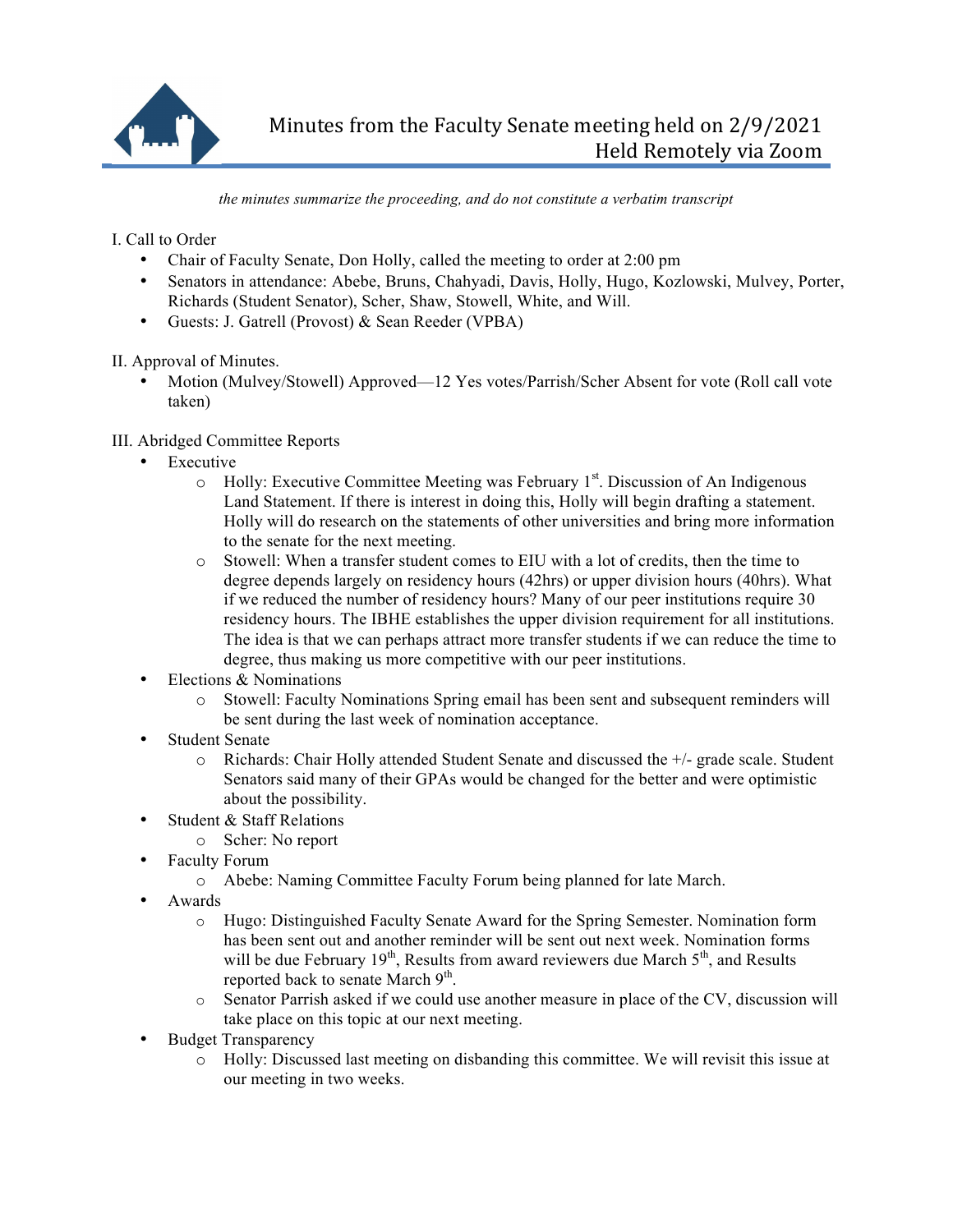#### IV. Business

- Provost's Report (Gatrell)
	- o Shield Testing began on campus as of January 19, 2021, so we are in our fifth week. Random sampling is being done but they have also been opened up to anyone on campus who wants to participate. Test results come back in approximately 24 hours. EIU has possession of 60,000 tests for the Spring Semester, depending on resources the SHIELD test may be accessible to the local community later in the semester.
	- o Faculty Spring searches are underway. 19 searches for faculty positions have been released to the Deans. 7 Unit A positions and 12 Unit B positions.
	- o Honors student Interviews are taking place over the next two weeks. Approximately 200 interviews for Presidential Scholars will take place. If you are interested in volunteering with interviews please contact Dean Richard England.
	- o Presidents Council received the Quality Initiative draft. Feedback will be provided to the working group. The campus community will have a chance to provide feedback to a draft as well.
	- o Congratulations to Michael Gillespie will be the new director of the FDIC on campus. Thank you to Newton Key for his service in this position.
	- o Jeanne Ludlow, President Glassman, and Provost Gatrell have been advocating for vaccines to be available to faculty as part of the 1B release schedule.
	- o Spring Commencement –at this time there is no decision as to how commencement will be handled.
- Chair Report (Holly)
	- $\circ$  Met with CAA, COTE, CGS and CFR on January 28<sup>th</sup>. CGS has added ethics to their learning goals. CFR applications are now live for summer research proposals. CAA is working to clarify learning/teaching modes for clarity of formats.
	- o Grade Appeal Committee to one University wide committee—meeting will take place Monday February 15th.
	- o CUPB: IBHE has made a recommendation that first generation student universities should get more funding. EIU is in the "middle" ranking for first generational college student populations for universities in terms of IBHE funding recommendations.
	- o Upcoming Meetings:

February 23<sup>rd</sup> –CLAS Dean Bonnekessen March 9<sup>th</sup>—COE Dean Henderson March 23rd—Naming Committee Members Kevin Wetstein and Angie Campbell April  $6^{th}$ -- OPEN April— $20<sup>th</sup>$  Filling of Executive Committees

- Think Tank Committee Update (Holly)
	- o VPSA was invited to discuss COVID lessons for Student Life. Also discussed was a significant increase in counseling needs about academic performance.
- Review of Open Access Policy (Bruns)
	- o In 2014 the State of Illinois passed an Open Access Law that required State Universities to come up with a plan to best provide open access to the research being produced on campus. Eastern produced a plan in 2014 that was unanimously approved by faculty and the President's council. The EIU Open Access Plan has not been revisited since. A draft revision of the policy has been written that simplifies the original document. This revision was discussed and addressed.